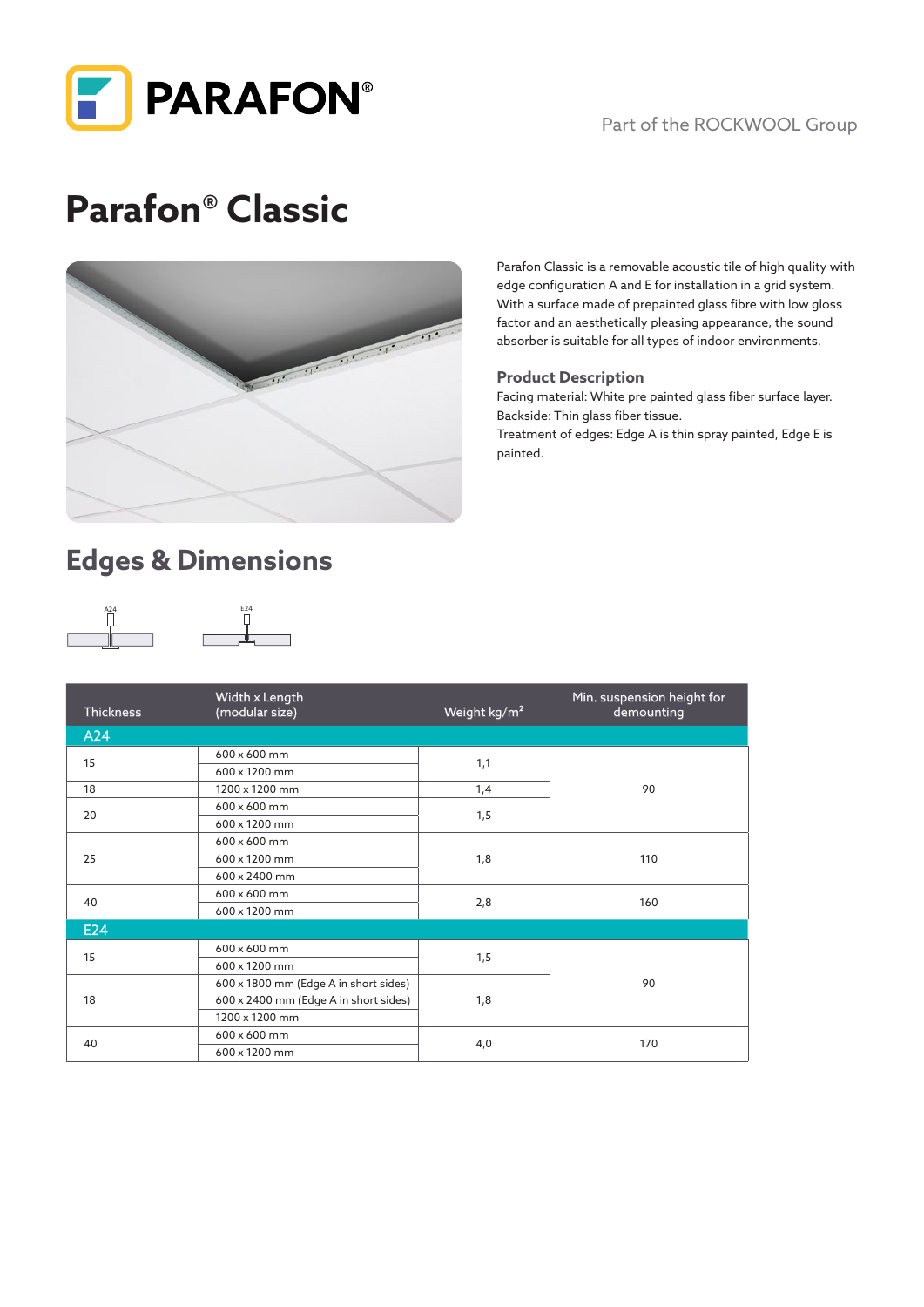# **Performances**

#### **Reaction to fire Fire resistance**

A1



According to: EN 13964:2014 (EN 13501-1)



The fire performance of mineral wool does not deteriorate with time. The Euroclass classification of products is related to the organic content, which cannot increase with time.



Using a soft brush, by vacuum cleaning or by wiping with a damp cloth or sponge.

#### **Cleaning Humidity and sag resistance**



May be used continuously in 95% relative humidity at a temperature of 30˚C, occasionally also at 100% and 40˚C.

### **Light reflectance**



#### ~83%

### **Colours**

ъ

 $\overline{\gamma_{11}}$ 

White, NCS S 0500-N *Colour codes show the nearest NCS value*

#### **Indoor environment**

M1

Gloss factor: ~2

**Visual appearance**



According to: Finnish classification



### **Environment & sustainability**



Fully recyclable stone wool

#### **Installation**



Installation with T24 suspension system.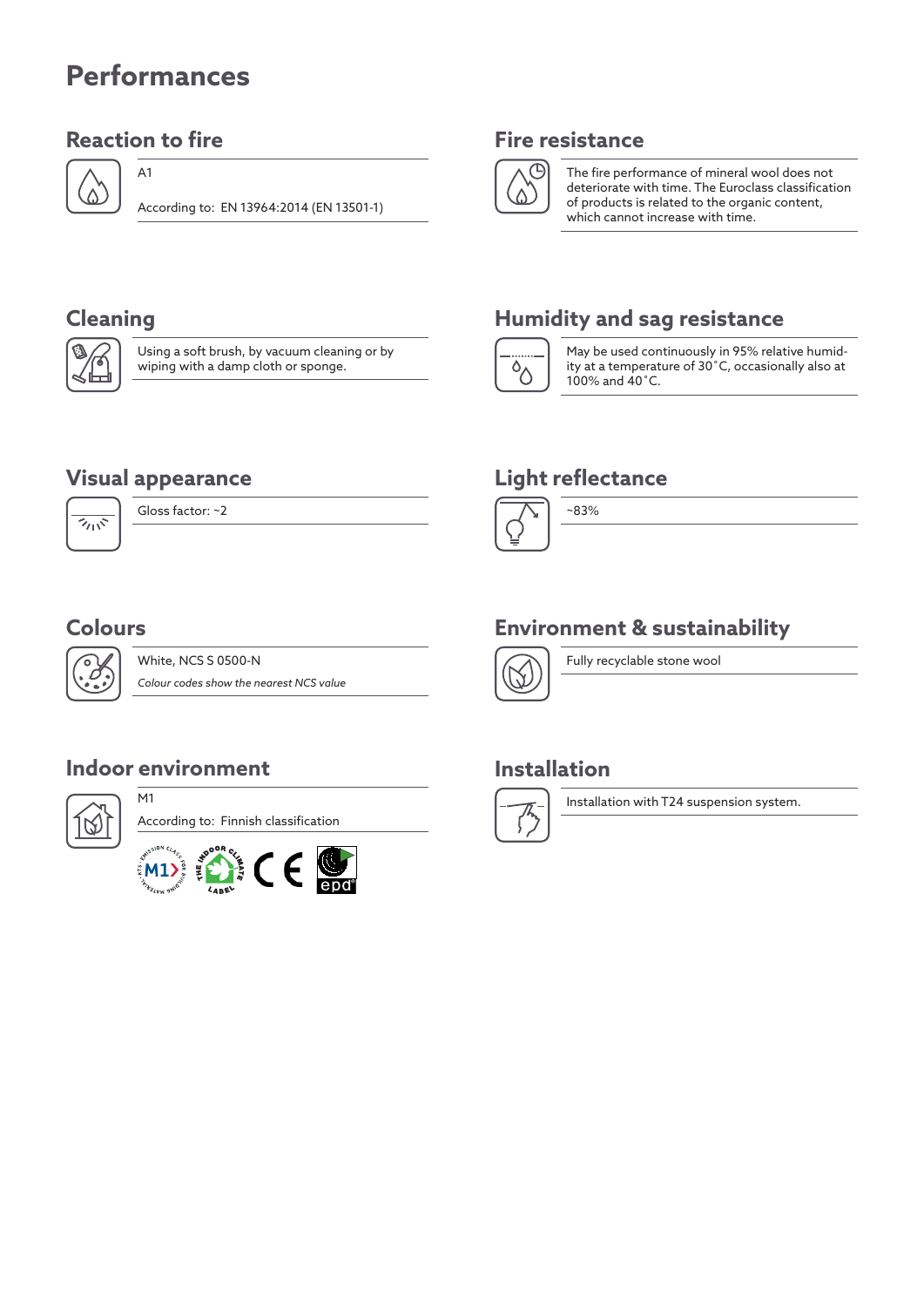#### **Sound absorption**



The sound absorption has been measured according to ISO 354. The absorption values and classes are calculated according to ISO 11654. NRC according to ASTM C 423.

Edge A24: 15 mm, 18 mm, 20 mm, 25 mm, 40 mm. Suspension Height: E-200



#### **Direct Fixing** Thickness: 40 mm Absorption Class: A **Thickness: Frequency Hz** α**<sup>w</sup> Absorption 63 125 250 500 1000 2000 4000 Class: NRC** 40 mm 0.00 0.15 0.65 1.00 1.00 1.00 1.00 0.95 A 1.00  $\alpha_{\rm p}$ 1.0 0.8 0.6 0.4 0.2 0.0 63 0+15+65+100+100+100+100 125 250 500 1000 2000 4000 Frequency Hz Edge A24:, 40 mm. Direct Fixing Practical absorption factor  $\alpha_p$ **Parafon Classic**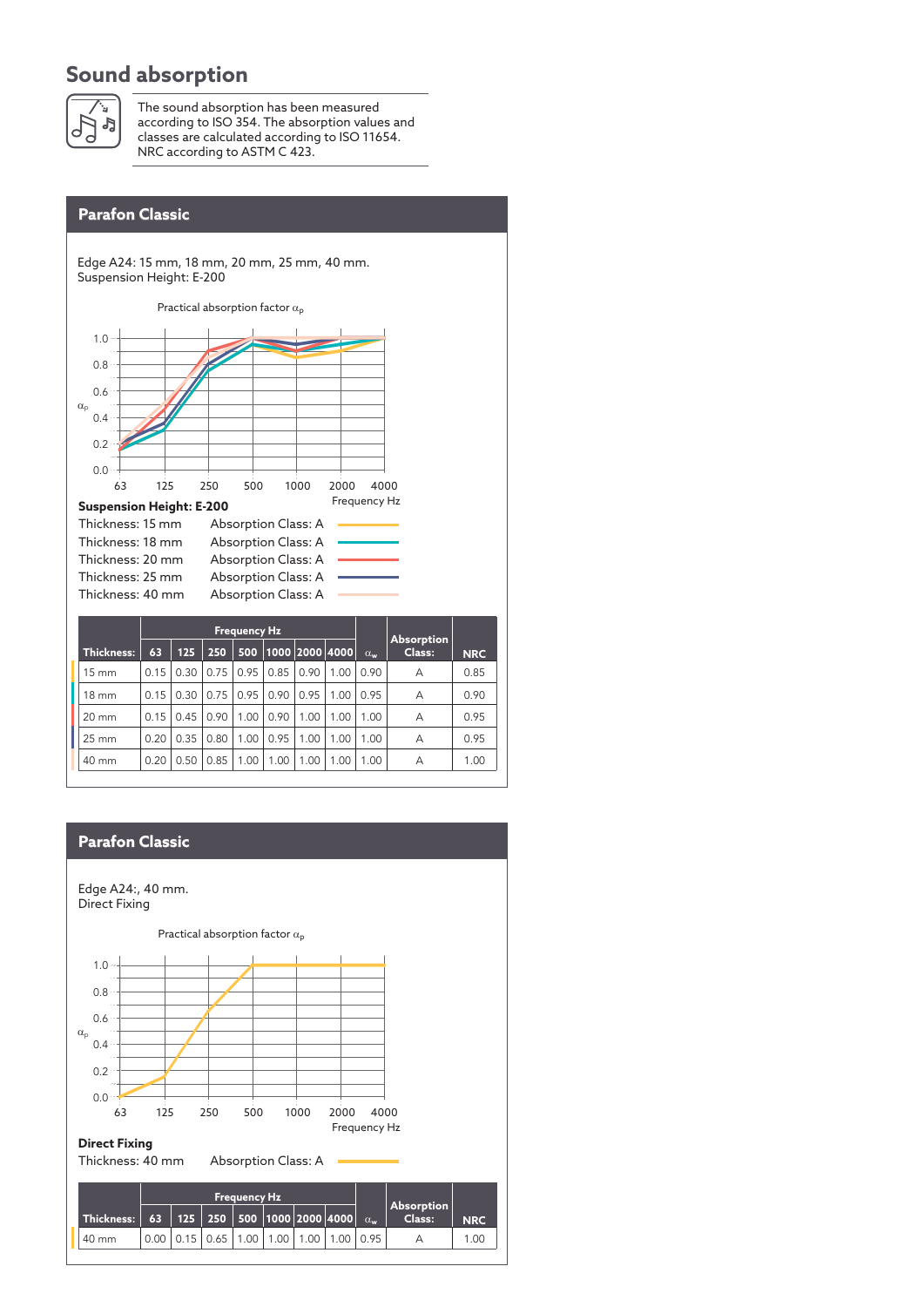#### **Sound absorption**



The sound absorption has been measured according to ISO 354. The absorption values and classes are calculated according to ISO 11654. NRC according to ASTM C 423.